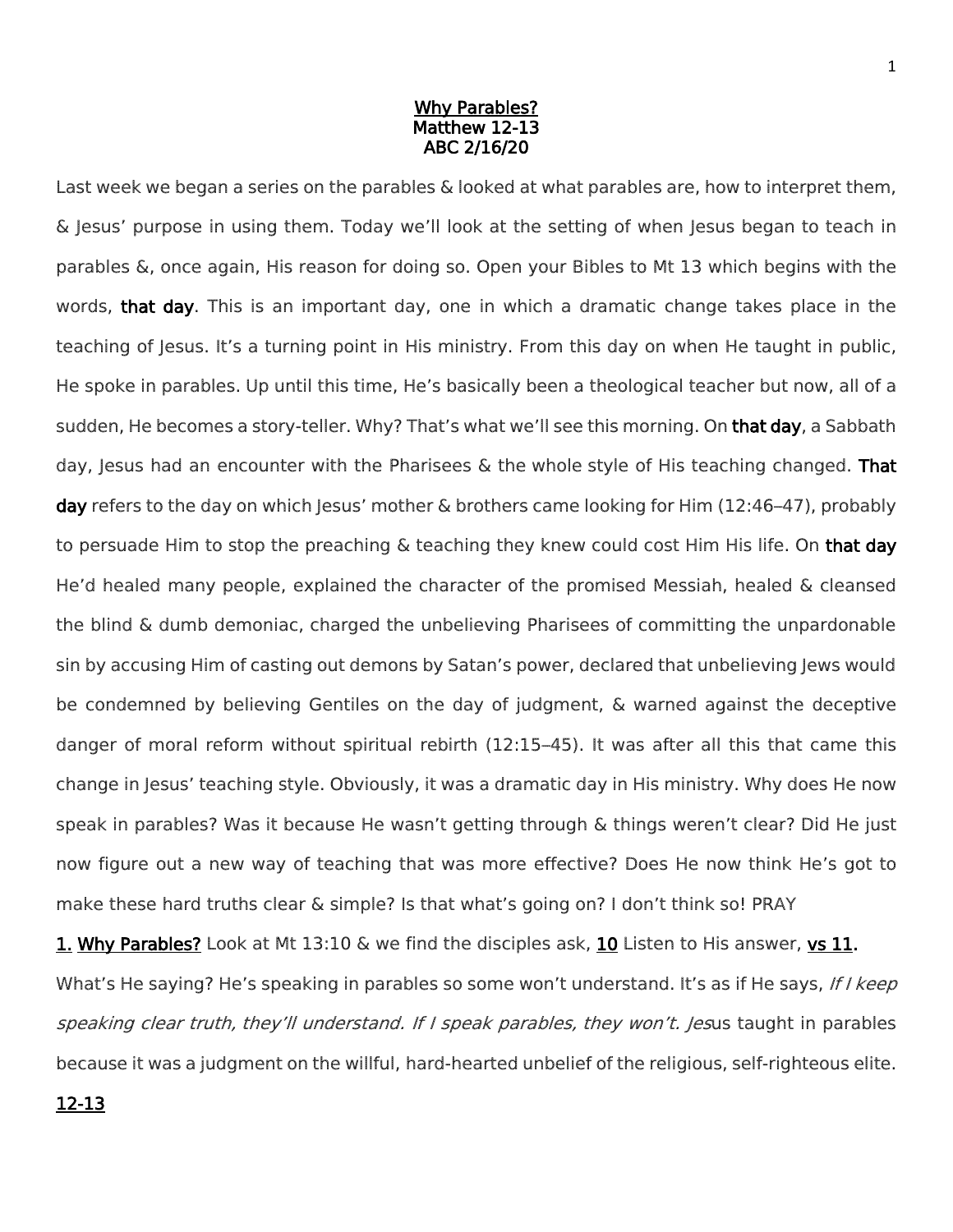That's the judgment. Yes, parables teach truth, especially when they're explained by the Giver of the parable. But in a sense, they were a judgment. They hide truth in stories. This is a judgment on unbelief. This is why Jesus taught in parables. It was judgment on those who rejected His clear teaching. There's also a mercy element in this judgment because if He keeps speaking to the crowds in clear, unmistakable terms & keeps explaining Scripture & proclaiming spiritual truth, their guilt increases. His parables are the same today. For believers, they illustrate the truth because we understand them. How do we understand them? Because many are explained for us. Beyond that, because we know the story of Scripture, the gospel, because we understand salvation, we understand the parables. Even when we don't have a recorded explanation, we understand them, not because we've been given some mystical insight but because all parables are about the gospel, about God's kingdom, about salvation. In a very real way, the more you understand the fullness & richness of salvation, the more you'll understand the parables. So what brought Jesus to this point of hiding the truth from some & revealing truth to others?

2. The Sabbath Matthew introduces the turning point in Jesus' public ministry by giving us a series of conflicts between the Jewish religious leaders & Jesus. Their main problem with Him had to do with observing the Sabbath, which had become a symbol of their legalistic system. The Pharisees saw themselves as Sabbath soldiers when it came to keeping the Sabbath. They had added to the OT Sabbath laws with a long list of legalistic restrictions. They were militant in imposing & enforcing their brand of Sabbath keeping on everyone else. They had turned the Sabbath into an oppressive inconvenience. They couldn't just leave it as a simple day to worship & delight in God & to take a day off & not work. Instead they created a massive & complex set of Sabbath laws. By Jesus' day, most Jews had no idea of the original purpose of the Sabbath or of how God intended it to be kept. The Pharisees had taken it to ungodly levels. One section of the Talmud, the gathering of Jewish traditions, has 24 chapters listing the Sabbath laws. It's got all kinds of ridiculous burdens added to it & was frustrating & burdensome. The day of rest became one of the most burdensome ordeals in a long list of heavy burdens the Pharisees forced on other people's shoulders (Mt 23:4). The Sabbath in the OT wasn't to be burdensome. It was meant to be a delight (Is 58:13) & a relief for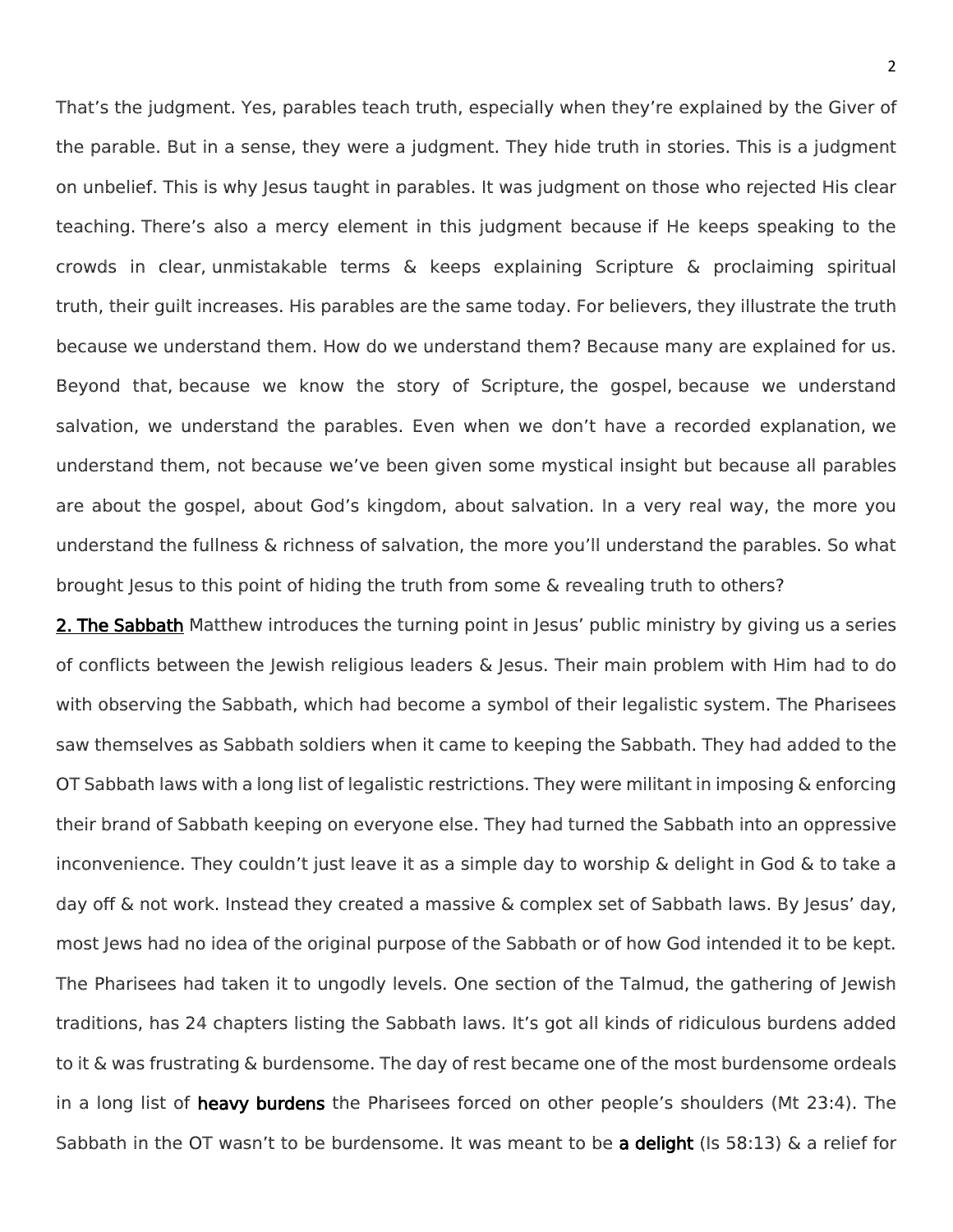weary people. The biblical commandments regarding the Sabbath were clearly defined. The 7<sup>th</sup> day was set aside as a gracious reminder that mankind has a standing invitation to enter the Lord's rest (Heb 4:4–11). Scripture introduces this at the very beginning with God at creation.

## The heavens & the earth were completed, & all their hosts. By the seventh day God completed His work which He had done, & He rested on the seventh day from all His work which He had done. Then God blessed the seventh day & sanctified it, because in it He rested from all His work which God had created & made (Gen 2:1–3).

When God finished His creative work, He rested, not because He needed relief or recovery, but because His work was finished (Ps 121:4; Is 40:28). He then declared the Sabbath day as **holy** & sanctified as a favor to mankind. Work is a drudgery which is a result of the curse sin brought (Gen 3:17–19). The Sabbath is a celebration of God's finished work & all humanity is urged to enter into His rest. This truth was pictured in God's resting on the last day of that  $1<sup>st</sup>$  week. But the full glory of the Sabbath was unveiled in the finished work of Christ (Jn 19:30). That explains why Col 2:16 includes the formal Sabbath observance in a list of OT ceremonies that are not binding on Christians. Such things were a mere shadow of what is to come; but the substance belongs to Christ (17). Everything the Sabbath signified has been fulfilled in the finished work of Christ. That's why Paul suggests it's OK to esteem every day alike (Rom 14:5). For the Christian, every day is a celebration of the Sabbath principle. We have entered into the spiritual rest provided for us by the finished work of Jesus (Heb  $4:10-11$ ). In other words, when Jesus declared, I will give you rest (Mt 11:28) & The Son of Man is Lord of the Sabbath (Mt 12:8), He not only denied the Pharisees' selfappointed authority over the Sabbath & declared His own deity, He also signified the ultimate fulfillment of everything the Sabbath offered is found in the rest of the soul who trusts in His finished work. The Sabbath was to be a reminder of the grace of God, which always stands in contrast to human work. A number of rules about the Sabbath were included in Moses' law. But the primary command to remember  $\&$  sanctify the Sabbath is the  $4<sup>th</sup>$  of the Ten Commandments. This commandment is the longest of the 10. But, despite its length, the Sabbath law isn't complex. It simply says,

Remember the sabbath day, to keep it holy. Six days you shall labor & do all your work, but the seventh day is a sabbath of the LORD your God; in it you shall not do any work, you or your son or your daughter, your male or your female servant or your cattle or your sojourner who stays with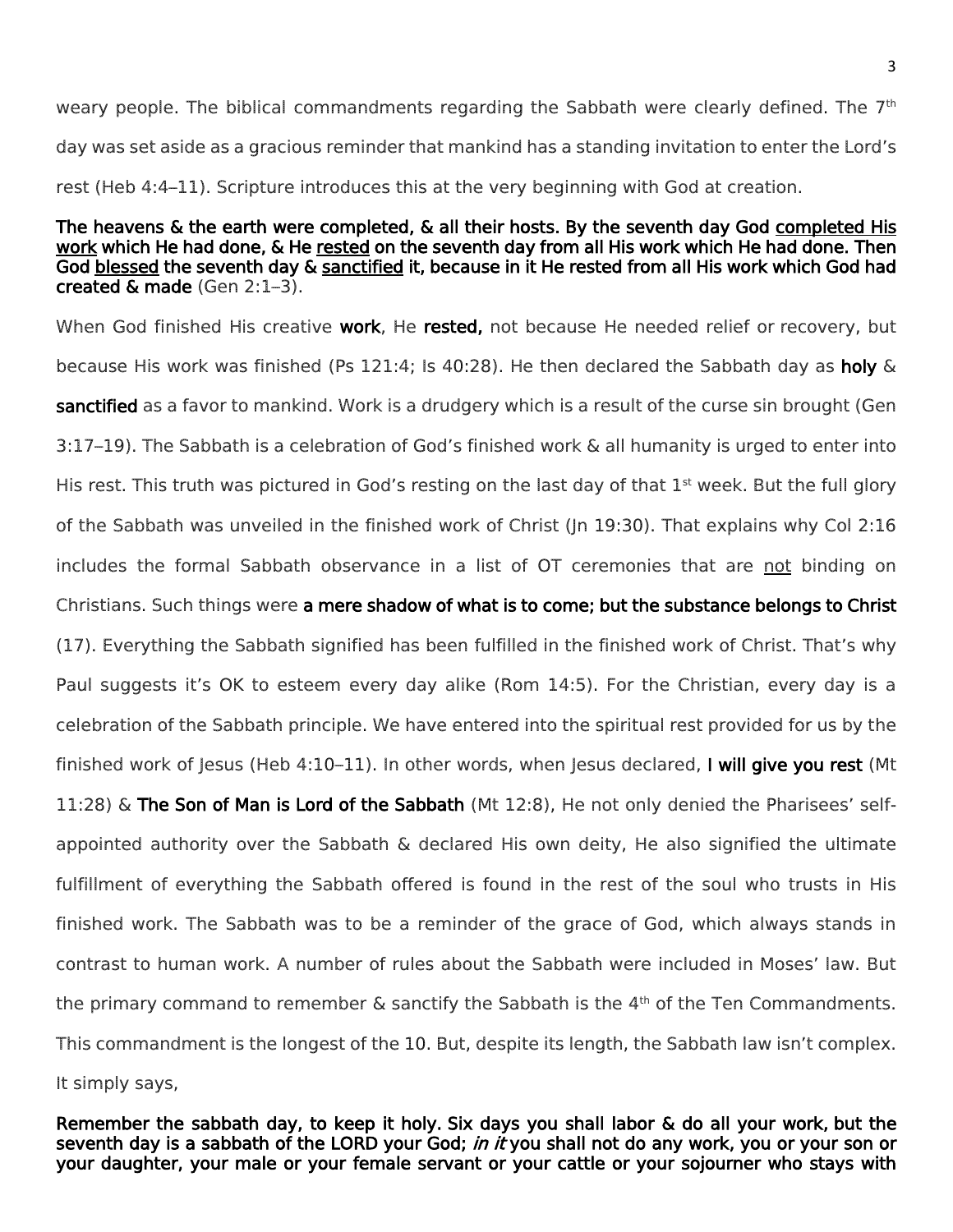## you. For in six days the LORD made the heavens & the earth, the sea & all that is in them, & rested on the seventh day; therefore the LORD blessed the sabbath day & made it holy (Ex 20:8–11).

The length of this command is because it prohibits landowners & heads of households from the loophole of making others do the work for them. It gives the biblical & doctrinal basis for the commandment, stressing how the Sabbath pictures entering into God's rest. Aside from that, it's pretty simple. What was forbidden on the Sabbath? Work, the toil of everyday life. All labor was to be stopped, even beasts of burden were exempt from work on this day. The Sabbath was a gift & a blessing from God to His people to keep earthly life from seeming like one long, unbroken grind. Did Israel historically keep the Sabbath? No. As a nation, they sinned repeatedly by ignoring the Sabbaths & permitting business as usual on it. This was motivated either by a desire for financial gain, indifference about spiritual things, apostasy, idolatry, or some combination of them. Both Nehemiah (13:15–22) & Jeremiah (17:21-27) struggled & pleaded to get the people of their day to observe the Sabbath. By Jesus' time, the pendulum had swung to the opposite extreme due to the Pharisees. The people of Israel had to observe the Sabbath by the strictest interpretation possible. The Sabbath became a cumbersome ritual rather than a true day of rest. People lived in fear if they accidentally violated or neglected some trivial Sabbath rule. If they did, the Pharisees would call them on the carpet & threaten them with excommunication or even death.

**3. The Conflict** Mt 12 begins with a major confrontation brought on by the Sabbath police. The disciples were hungry & had picked grain to eat while walking on the Sabbath. The Pharisees were upset because of what Jesus' disciples had done (Mt  $12:1-2$ ). Jesus & His disciples walking through the grain field on the Sabbath was a violation of Jewish tradition, not of Scripture. The disciples weren't reaping on the Sabbath, which was forbidden by Mosaic law (Ex 34:21) but simply satisfying their hunger according the provision of Dt 23:24-25. Rabbinic tradition, however, had ridiculously interpreted the rubbing of grain together in the hands (cf Lk 6:1) as a form of threshing. They regarded blowing away the chaff as a form of winnowing. The Talmud said, If a person rolls wheat to remove the husks, it is sifting. If he rubs the heads of wheat, it is threshing. If he cleans off the side adherences, it is sifting. If he bruises the ears, it is grinding. & if he throws it up in his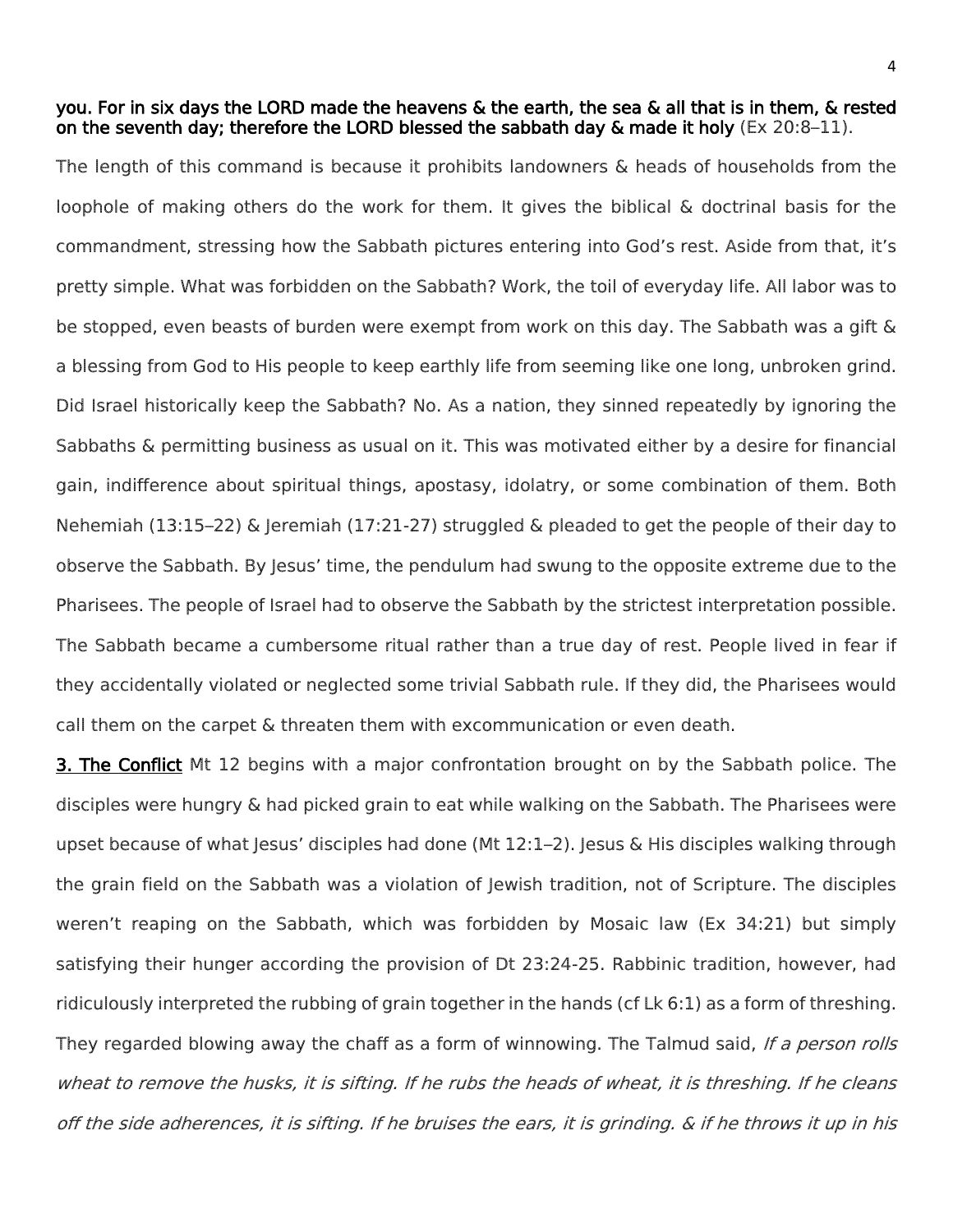hand, it is winnowing.<sup>1</sup> When they **became hungry & began to pick the heads of grain & eat**, they were perfectly within their scriptural & social rights. Jesus did nothing to discourage the disciples & probably joined them in eating the grain. But according to the Pharisees, even plucking a handful of grain was a form of gleaning, & therefore work. The Pharisees turned even the bare necessities of life into hundreds of Thou shall nots. Jesus replied by showing the foolishness of a rule that forbids an act of necessity on a day set aside for the benefit of mankind. Jesus responds to the Pharisees by telling them about when David & his men were hungry & ate the show bread out of the temple to show how ridiculous their Sabbath rules were. Hunger was a greater priority than man-made rules. Then to add to it in vs 8, He says something that just distresses them to the max. Don't tell Me what to do on the Sabbath. I'll decide what to do on the Sabbath. I'm it's Lord. He rebuked the Pharisees for condemning the guiltless  $\&$  said, The Son of Man is Lord of the Sabbath (Mt 12:8). The Pharisees were enraged. But they weren't through challenging Jesus about the Sabbath. Lk 6:6 says, On another Sabbath He entered the synagogue & was teaching; & there was a man there whose right hand was withered. The Pharisees were there  $\&$  they were prepared to accelerate the struggle over the Sabbath. Pointing to the man with the withered hand, they dared Jesus to break their rules in the presence of a synagogue full of witnesses. & they questioned Jesus, asking, "Is it lawful to heal on the Sabbath?" – so that they might accuse Him (Mt 12:10). They'd seen Jesus do miracles many times & knew He had the power to heal any & every kind of affliction. They'd also seen ample proof that He was their promised Messiah. But He wasn't the kind of Messiah they wanted. He didn't kowtow to their man-made religious rules. He challenged their authority & claimed authority for Himself. They knew if He took His rightful place on the throne as Israel's Messiah, their status & influence would be gone. In a secret meeting, discussing what to do with Jesus, they admitted what the issue was. They were concerned about losing their own power  $\&$  status. If we let Him go on like this, all men will believe in Him,  $\&$  the Romans will come  $\&$ take away both our place & our nation (|n 11:48). They were worried. It's no wonder because the large crowd enjoyed listening to Him (Mk 12:37). The religious leaders' hatred was such that they

 $\overline{\phantom{a}}$ 

<sup>1</sup> Alfred Edersheim, *The Life and Times of Jesus the Messiah*, Volume 2, p 56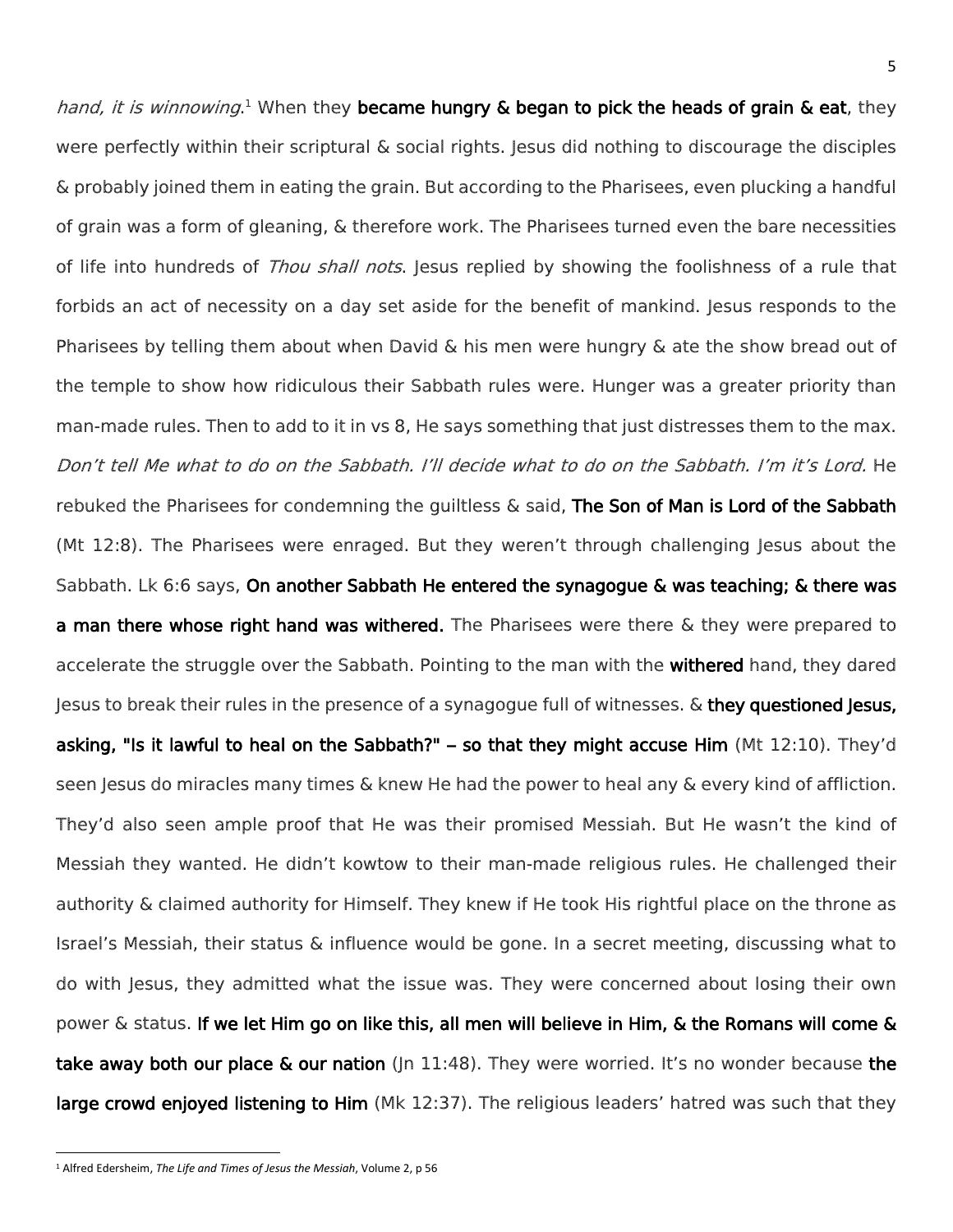didn't care whether His messianic credentials were legitimate or not. They were determined to prevent people from following Him no matter what it took. So when Jesus responded to their challenge by instantly healing the man with the disfigured hand, the Pharisees stormed out & had a private huddle, consulting with one another about what they could do with Him. Their ultimate goal was already very clear: The Pharisees went out & conspired against Him, as to how they might destroy Him (Mt 12:14). Their hatred had reached a murderous level & Jesus knew their intentions. Therefore, because His hour had not yet come, He became more discreet in His movements & more guarded in His public ministry. Matthew says, Jesus, aware of this, their intent to destroy Him, withdrew from there. Many followed Him, & He healed them all, & warned them not to tell who He was (Mt 12:15-16). Matthew follows his account of this with a quotation from Is 42. 17-21 Matthew's point (& Isaiah's) is that contrary to all expectations, Israel's Messiah wouldn't arrive on the scene as a military hero or powerful political figure, but with a gentle, quiet approach. This is one of the most beautiful descriptions of Jesus in Scripture. Here we see that Jesus was commended by the Father & commissioned by the Holy Spirit, that He communicated His Father's message, that He was committed to meekness & to comforting the weak, & that He would complete the victory over sin & Satan. The **battered reed** & smoldering wick are symbolic of broken & dysfunctional people. Instead of rejecting & discarding the outcasts, Israel's Messiah would embrace, teach, heal, & minister to them. Even the Gentiles would learn to trust in Him. That prophecy from Isaiah is the bridge between Matthew's recounting of these 2 Sabbath controversies

 $\&$  the conflict that dominates the 2<sup>nd</sup> half of Mt 12.

It's important to note that the writers of all 4 gospels sometimes arrange events from Jesus' earthly ministry in topical, rather than chronological, order. Whenever time clues are given, they are important, but sometimes the chronological relationship between one incident & the next isn't crucial & therefore isn't recorded in the text. That appears to be the case between the  $1^{\text{st}}$  & 2<sup>nd</sup> halves of Mt 12. The plucking of the grain, followed by the healing of the man with the withered hand are told as if they occurred in quick succession. The 2 incidents are told in close sequence not only in Mt 12 but also in Mk 2 (23–3:5) & Lk 6 (1–11). But Luke makes it clear the 2 incidents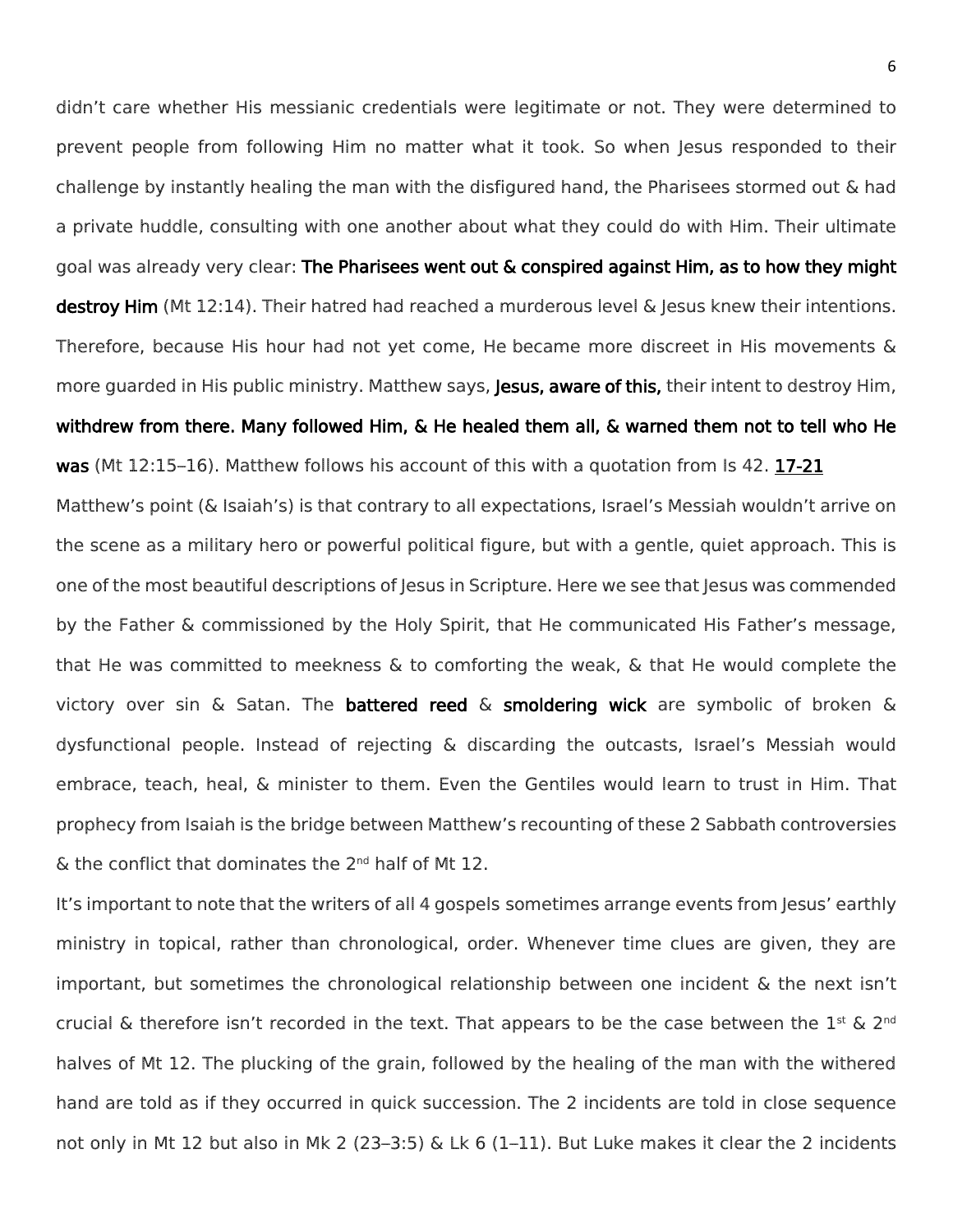happened on separate Sabbaths. Mark & Luke immediately follow their account of those incidents with the record of Jesus calling the Twelve, so the 2 Sabbath conflicts seem to have occurred early in Jesus' Galilean ministry. Matthew is more concerned with the topic than the timing  $\&$  his point here is to show how the Sabbath controversies provoked hostility against Jesus from the Jewish leaders. The contempt they had for Him culminated in a decision to destroy Him which they sealed with a blasphemy. Mt 12:22–37 gives their blasphemy & Jesus' response to it. This incident became the final straw that provoked Jesus to change His teaching style. Piecing together the chronology from all the gospel accounts, we know that this happened several months after the 2 Sabbath disputes. The word then at the start of vs 22 moves us from the Isaiah prophecy to a new day near the end of Jesus' Galilean ministry. This was a pivotal day in more ways than one. In fact, this is one of the most documented days of Jesus' Galilean ministry.

4. The Busy Day The day started ominously when Jesus was presented with a desperately needy man. This was a vastly more difficult case (humanly speaking) than the man with a withered hand. This poor man wasn't only in desperate need of physical healing, he was also in bondage to some evil spirit. He was precisely the kind of **battered reed**  $\&$  **smoldering wick** pictured in Isaiah's prophecy. Matthew says, a demon-possessed man who was blind & mute was brought to Jesus (12:22). The man was unable to see, unable to communicate, & cruelly trapped in slavery to a demon. What could be more hopeless? Scripture, rather understatedly says, Jesus healed him, so **that the mute man spoke & saw** (12:22). This was a complete & instantaneous deliverance. It was undeniably an act of God, one of the glorious examples of Jesus' power both to heal & cast out demons. Nevertheless, Matthew gives little detail of the miracle itself. Why? Because what's most remarkable is the resulting mess. Jesus had already done countless miracles of healing & deliverance all over Galilee (Mk 3:10–11). Multitudes had already seen Jesus heal & deliver people. There was no question about the source of His power. Even the demons who were cast out gave testimony that Jesus was the Son of God. In Matthew's words, Jesus had traveled...

throughout all Galilee, teaching in their synagogues & proclaiming the gospel of the kingdom, & healing every kind of disease & every kind of sickness among the people. The news about Him spread throughout all Syria; & they brought to Him all who were ill, those suffering with various diseases &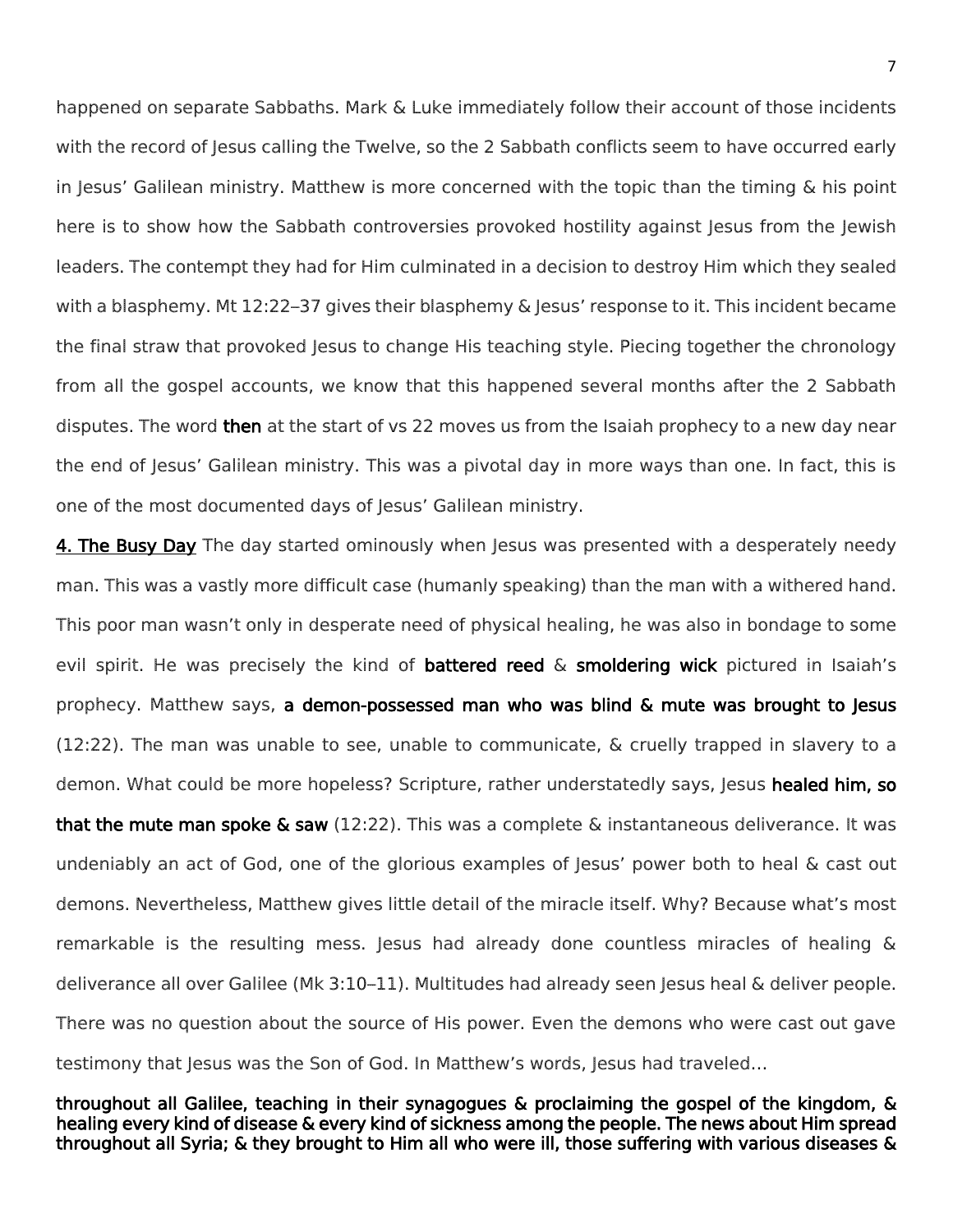pains, demoniacs, epileptics, paralytics; & He healed them. Large crowds followed Him from Galilee & *the* Decapolis & Jerusalem & Judea & *from* beyond the Jordan (Mt 4:23-25).

Those miracles became the main reason so many people wanted to be in Jesus' presence (Jn 6:2). They weren't done out of sight or only rarely. There was no shortage of eyewitnesses to the power of Jesus. However, the most notable feature of this healing was the response of the religious rulers. Mark indicates that among them were scribes who came from Jerusalem (Mk 3:22). These were the chief religious scholars in all Israel. They had made the journey, it seems, to try to find some fault with Jesus. Remember, according to Mt 12:14, they were already secretly scheming to destroy Him. This was the initial phase of the conspiracy that eventually resulted in His death. The healing of this demon-possessed man in front of a crowd of eyewitnesses was clearly a problem to the Pharisees' plan. People were already responding with wonder  $\&$  amazement, saying aloud, This man cannot be the Son of David, can he? (Mt 12:23). The crowd seemed on the verge of trying to make Him their king (In 6:15). The Pharisees quickly responded, This man casts out demons only by Beelzebul the ruler of the demons (24). This seems to be the exact time when everything changed. What immediately follows in Mt 12 is a short speech that climaxes with this warning about the unpardonable sin: 32

**5. The Unpardonable Sin** Jesus' words, as always, must be read closely. He wasn't saying that any & every blasphemy invoking the Holy Spirit's name is unpardonable. He wasn't announcing that there's some broad, undefined category of unpardonable sins we need to live in fear of. In fact, Jesus specifically said, any sin & blasphemy shall be forgiven people, but blasphemy against the Spirit shall not be forgiven (Mt 12:31). His warning about this one act of unforgivable blasphemy was purposely introduced by a statement declaring every other kind of sin & blasphemy is forgivable. But note also that Jesus wasn't saying that everyone's sin is forgiven automatically without regard to whether the person repents & believes or not. Every sin is deserving of eternal death as long as the sinner remains unrepentant & unbelieving. As John writes, he who does not believe has been judged already, because he has not believed in the name of the only begotten Son of God (3:18). But even the evilest sin is forgivable & complete forgiveness is guaranteed to every sinner who renounces his love of sin & turns to Christ as Savior (1 Jn 1:9). When we agree with God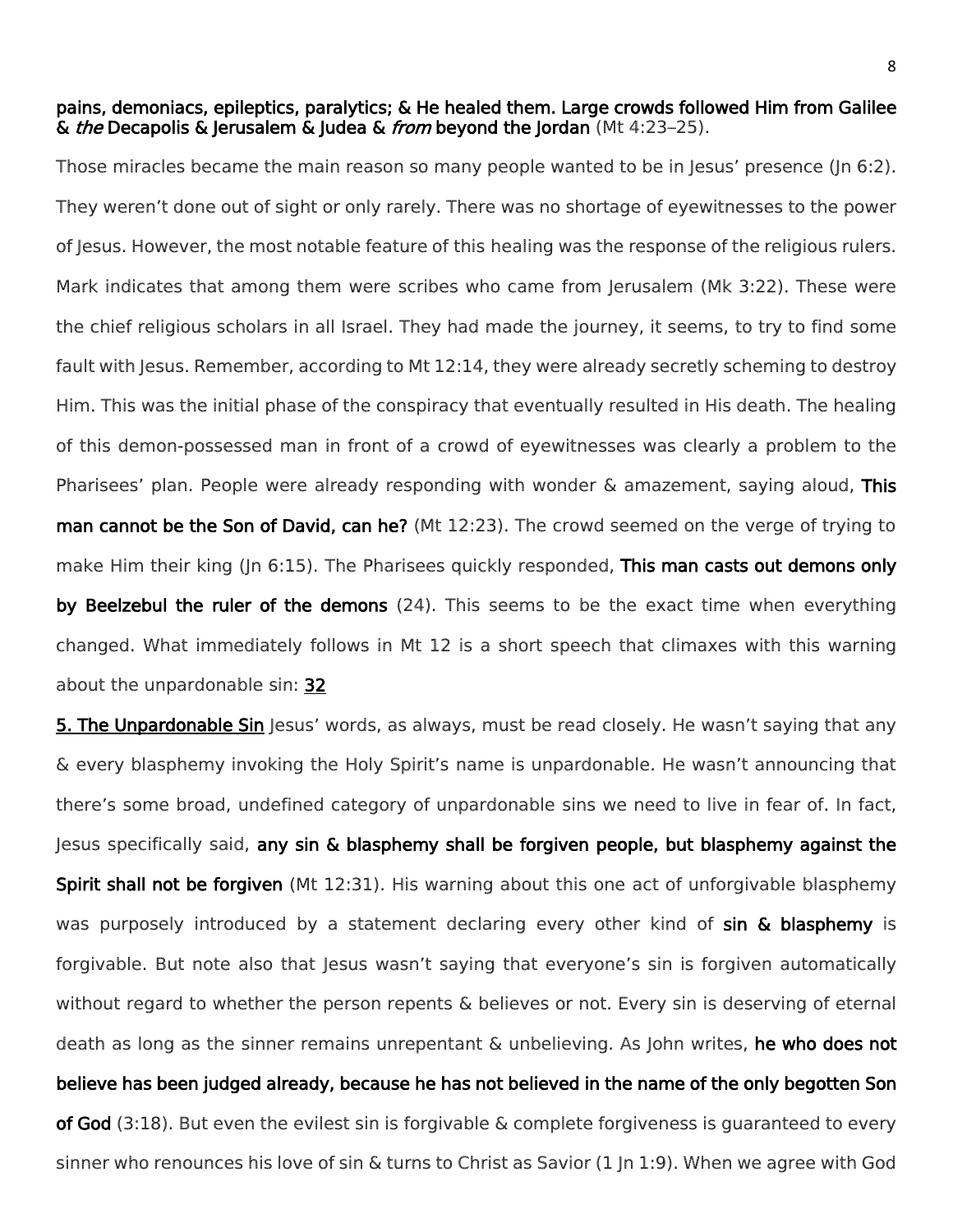concerning our own guilt, the atoning blood of Christ cleanses us from every kind of sin. Jesus Himself made this promise: Truly, truly, I say to you, he who hears My word, & believes Him who sent Me, has eternal life, & does not come into judgment, but has passed out of death into life (Jn 5:24). But one very specific sin is permanently damnable. Every detail of Jesus' statement about the unpardonable sin makes it quite clear that He was talking about a malicious, deliberately evil act of **blasphemy against the Spirit** (Mt 12:31). There's a clear & significant contrast between every other sin & blasphemy versus this one sin that shall not be forgiven ... either in this age or in the age to come (32). The context clearly indicates what lesus was referring to. It was the blasphemy this arrogant group of religious hypocrites had just uttered. The Pharisees themselves did not, they could not, believe their own lie. They were standing in the very presence of Christ when He put His power & glory on display. Nowhere do they deny His miracles. & here they were up-close eyewitnesses to another undeniable wonder. They knew the full truth about Jesus, but they not only rejected Him anyway but actively tried to turn others away from Him as well. Still worse, they tried to discredit Him with a blatant blasphemy, claiming His miracles were being accomplished with Satan's power. The intentionality of the Pharisees' sin is the main factor that made it unpardonable. Why would they credit Satan with what Jesus had done through the power of the Holy Spirit? They had just watched Him vanquish demons. They knew who Jesus was & with what authority He spoke & acted (Lk  $6:10-11$ ; Jn  $11:47-48$ ;  $12:9$ ; Acts  $4:16$ ) & yet they hated Him anyway. Jesus was speaking directly to them when He said, **brood of vipers ... by your words you** will be condemned (Mt 12:34, 37). That was His final, breathtaking reply to these lying, blaspheming religious phonies. Their sin was so wicked & hateful that Jesus damned them on the spot. In essence, He gave the entire multitude a preview of His accusers' final judgment. The One to whom all judgment has been committed (Jn 5:22) pronounced them guilty. His verdict against them was given publicly & with finality. They were doomed in the darkness & hardness of heart they had chosen for themselves.

Why was their statement such a grievous offense against the Holy Spirit? For one thing, the demoniac's healing was as much a work of the Holy Spirit as it was a work of Jesus. All His miracles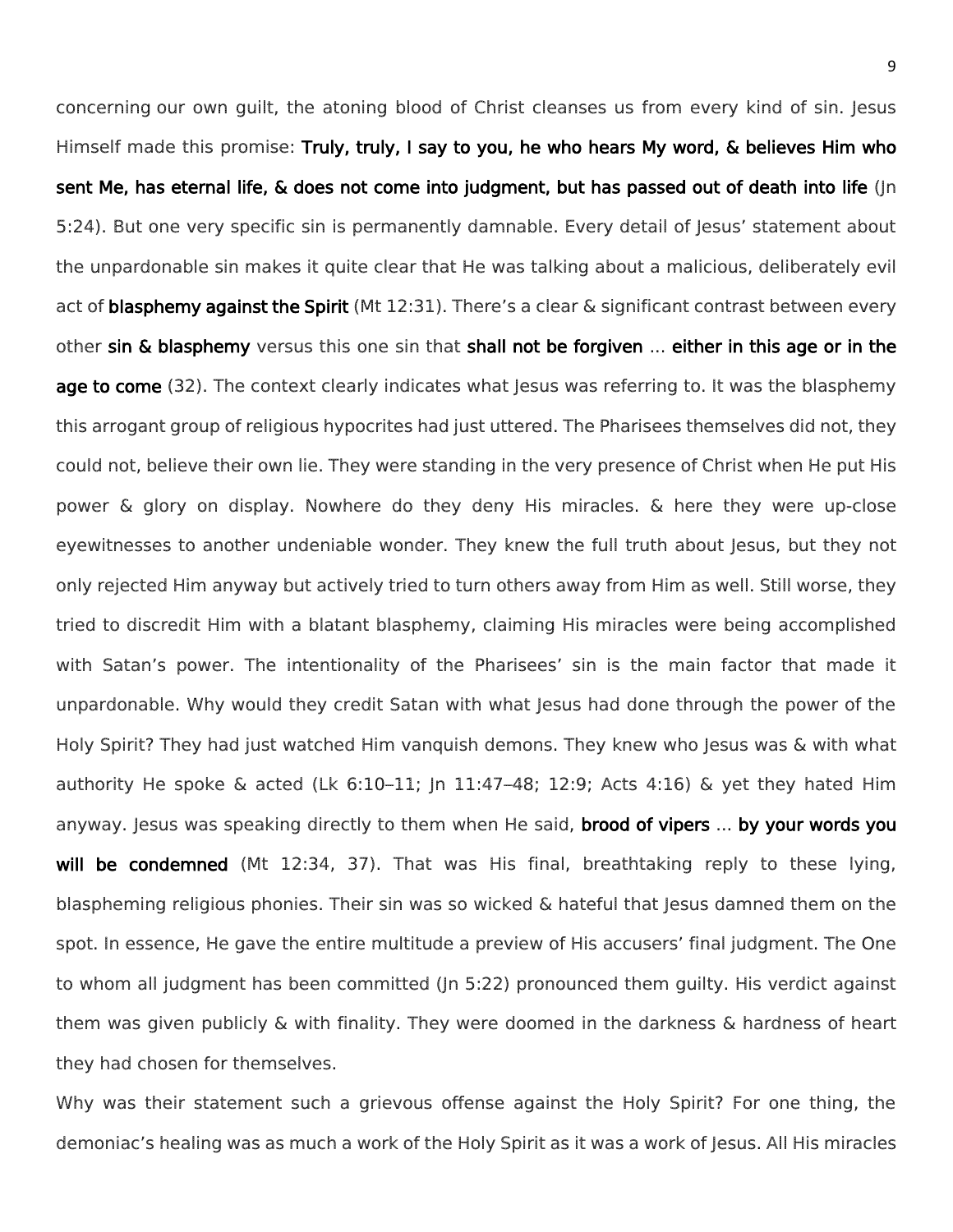were done according to the will of the Father through the power of the Holy Spirit (Lk 4:14; Jn 5:19, 30; 8:28; Acts 10:38). To attribute His miracles to Satan was to credit Satan with the Holy Spirit's work. Because they knew better, the Pharisees' insult was a direct, deliberate, blasphemy against the Spirit of God. Besides that, the Holy Spirit is the One who confirms the testimony of Christ & makes His truth known (Jn 15:26; 16:14–15). It is the Spirit who testifies, because the Spirit is the truth (1 Jn 5:6). For those with ears to hear, the Holy Spirit's testimony about Christ was thunderously & definitively the exact opposite of what these Pharisees claimed. Again, the Pharisees knew it. The signs & wonders they'd seen were real & undeniable. They uttered their blasphemy with full awareness they were opposing God, lying about His anointed Servant, & blaspheming His Holy Spirit. So there was now no hope for them, **either in this age or in the age to** come (Mt 12:32). They'd deliberately shut their eyes & plugged their ears to the truth for too long. Rejecting the most powerful possible testimony to the truth, they chose a lie instead. After this, Jesus would conceal the truth from them by the use of parables in His public teaching.

The day wasn't over yet. One commentator calls this the busy day, not because it was the only one, but simply that so much is told of this day that it serves as a specimen of many others filled to the full with stress & strain.<sup>2</sup> Mk 4:35, speaking of this same 24-hour period, says, On that day, when evening came, He said to them, "Let us go over to the other side." That was the evening when Jesus stilled a storm on the Sea of Galilee. Later yet, when they came to the other side of the sea (5:1), He delivered 2 demoniacs who were living among the tombs there, sending the demons into a herd of pigs who promptly committed suicide by running into the sea & drowning themselves (Mt 8:28–34).<sup>3</sup> But the heart of that day was given to teaching the multitudes & it was on that very day that Jesus began to speak to the crowds in parables. Mt 13:3 marks the point in that gospel where Jesus began teaching in parables. The  $1<sup>st</sup>$  parable Matthew records is the parable of the soils, followed by Jesus' private explanation of the parable. Mt 13 goes on to record more parables

 $\overline{a}$ 

<sup>2</sup> Archibald Thomas Robertson, *Word Pictures in the NT,* 1:100

<sup>3</sup> John MacArthur writes, "*Matthew's account is not given to us in strict chronological order, but the statement in Mark 4:35 makes clear that the stilling of the storm occurred "On the same day, when evening had come." Then the sequence in both Mark 4–5 & Matthew 8 indicates that the deliverance of the two demoniacs likewise happened immediately after the storm had been stilled & the disciples' boat reached its destination*." *Parables,* p 14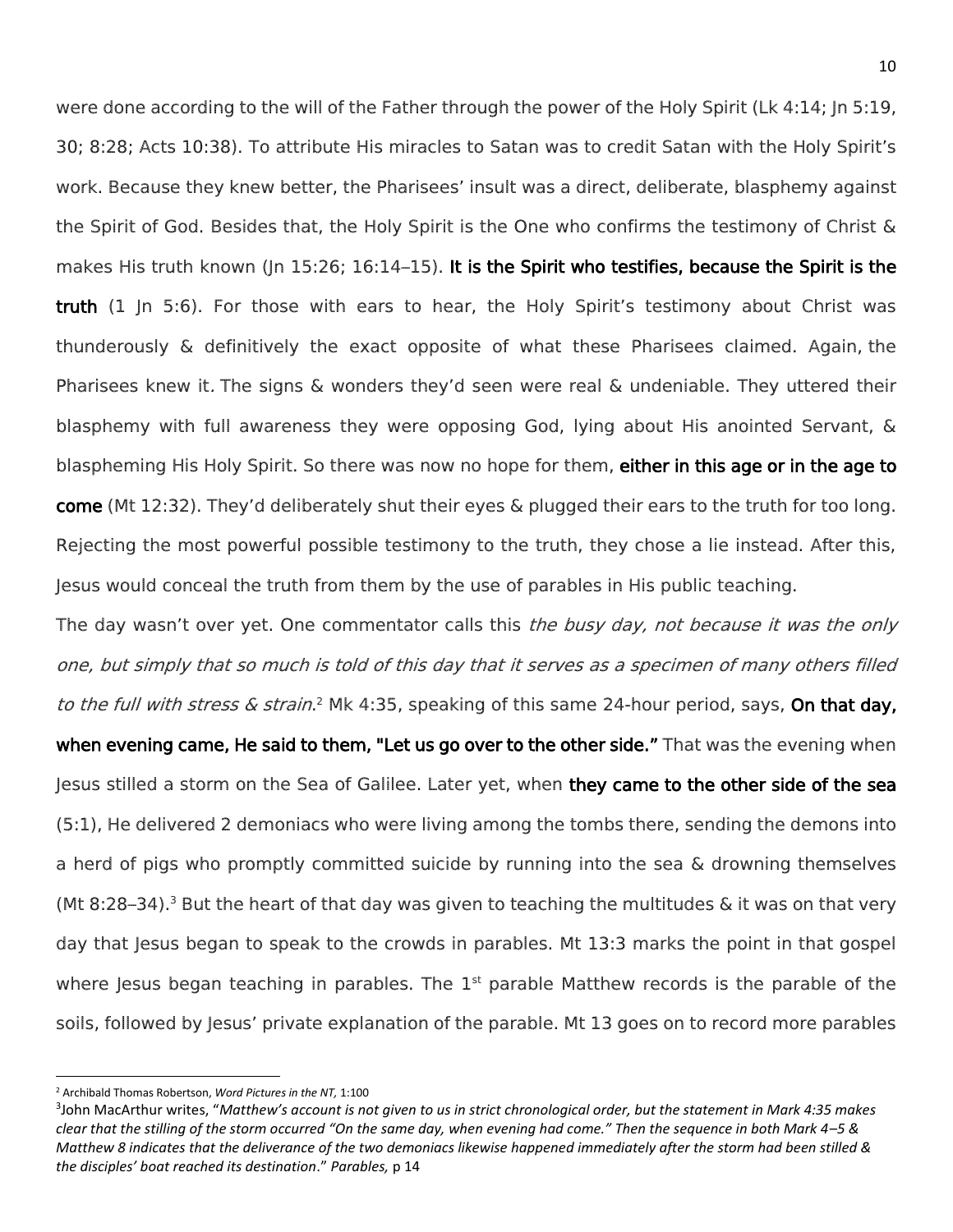about the kingdom of heaven. Then (in a close parallel to Mk 4:33-34) Mt 13:34-35 says, All these things Jesus spoke to the crowds in parables, & He did not speak to them without a parable. This was to fulfill what was spoken through the prophet: "I WILL OPEN MY MOUTH IN PARABLES; I WILL UTTER THINGS HIDDEN SINCE THE FOUNDATION OF THE WORLD." By deliberately rejecting the truth, the enemies of lesus had lost the privilege of hearing any more plain truth from Him. That's precisely what Jesus meant when He said, whoever has, to him more shall be given; & whoever does not have, even what he thinks he has shall be taken away from him (Lk 8:18). The shift in Jesus' teaching style was immediate & dramatic. Everything He taught in public from that day forward would be concealed from everyone except those with willing ears to hear. So, as we've seen, there's within the speaking of parables, both a curse & a mercy. Concealing truth is a judgment tempered with mercy so that He doesn't add guilt upon guilt. But for those who had ears to hear, He explained the parables. But even the disciples wouldn't know what they meant if Jesus didn't explain them. How could they? For the hard-hearted Pharisees, parables were a divine judgment.

The conclusion I want to leave you with is the fact that we are so blessed. The world has no idea how much we know. They have no idea that we know the mysteries of the universe. Listen to 1 Cor 2:7-8, we speak God's wisdom in a mystery, the hidden *wisdom* which God predestined before the ages to our glory; *the wisdom* which none of the rulers of this age has understood; for if they had understood it they would not have crucified the Lord of glory. They didn't understand it because they couldn't understand it. God willed that they crucify His Son for our redemption. Just as it is written, 'Things which eye has not seen & ear has not heard, & which have not entered the heart of man, all that God has prepared for those who what? who love Him.' We love Him & He opens His truth to us. This is such a great reality that Lk 10:23 repeats what's in Matthew. Turning to the disciples, He said privately, 'Blessed are the eyes which see the things you see.' Do you understand that? Do you understand that this world doesn't comprehend these glorious, divine realities, but you do? Not many mighty, not many noble (1 Cor 1:26), right? The lowly, the nobodies have been blessed. I say to you I say to you that many prophets & righteous men desired to see what you see,